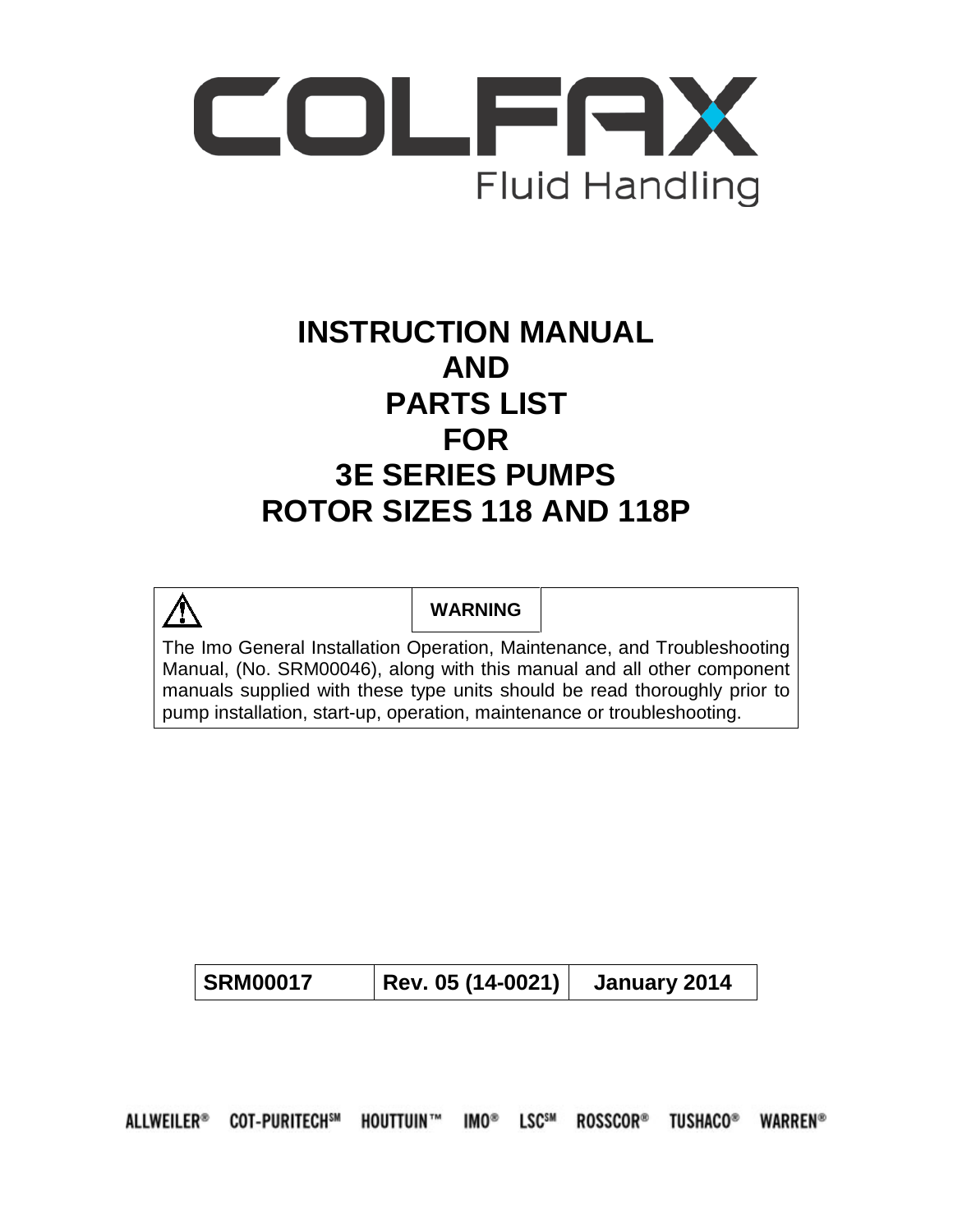# **READ THIS ENTIRE PAGE BEFORE PROCEEDING**

FOR SAFETY OF PERSONNEL AND TO PREVENT DAMAGE TO EQUIPMENT, THE FOLLOWING NOMENCLATURE HAS BEEN USED IN THIS MANUAL:



# **DANGER**

Failure to observe precautions noted in this box can result in severe bodily injury or loss of life.

# **WARNING**

Failure to observe precautions noted in this box can cause injury to personnel by accidental contact with equipment or liquids. Protection should be provided by user to prevent accidental contact.

| <b>CAUTION</b> |
|----------------|
|                |



Failure to observe precautions noted in this box can cause damage or failure of equipment.

| Non compliance of safety   | Safety instructions where   | Safety instructions which    |
|----------------------------|-----------------------------|------------------------------|
| instructions identified by | electrical safety is        | shall be considered for      |
| the following symbol could | involved are identified by: | reasons of safe operation of |
|                            |                             |                              |
| affect safety for persons: |                             | the pump and/or protection   |
|                            |                             | of the pump itself are       |
|                            |                             | marked by the sign:          |
|                            |                             |                              |
|                            |                             | <b>ATTENTION</b>             |
|                            |                             |                              |
|                            |                             |                              |

# **CONTENTS**

# *ATTENTION*

*If operation of this pump is critical to your business, we strongly recommend you keep a spare pump or major repair kit in stock at all times. As a minimum, a minor repair kit (o-rings, gaskets, shaft seal and bearings) should be kept in stock so pump refurbishment after internal inspection can be accomplished.*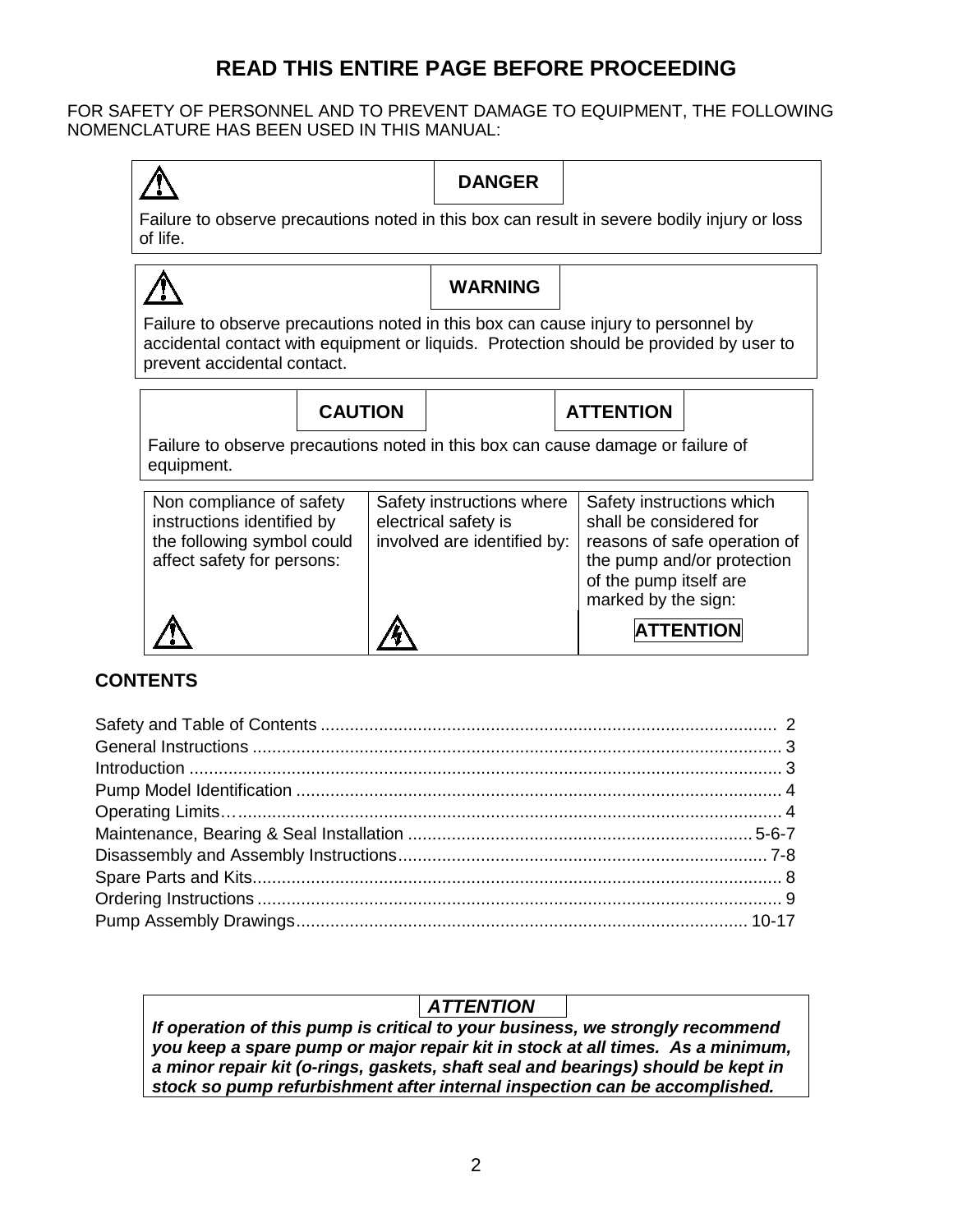### **GENERAL INSTRUCTIONS**

Instructions given herein cover generally operation and maintenance of subject equipment. Should any questions arise which may not be answered specifically by these instructions, they should be referred to Imo Pump for further detailed information and technical assistance.

This manual cannot possibly cover every situation connected with operation, adjustment, inspection, test, overhaul and maintenance of equipment furnished. Every effort is made to prepare text of manual so that engineering and design data is transformed into most easily understood wording. Imo Pump, in furnishing this equipment and this manual, must presume that operating and maintenance personnel assigned thereto have sufficient technical knowledge and experience to apply sound safety and operational practices which may not be otherwise covered herein.

In applications where Imo Pump furnished equipment is to be integrated with a process or other machinery, these instructions should be thoroughly reviewed to determine proper integration of equipment into overall plant operational procedures. On critical or dangerous equipment, provide suitable safety and emergency systems to protect personnel and property from injury due to pump malfunction. If pump handles flammable, toxic, corrosive or explosive fluids, provide for safety in event of pump leakage or malfunction.

**WARNING**  $\Lambda$ If installation, operation and maintenance instructions are not correctly and strictly followed and observed, injury to personnel or serious damage to pump could result. Imo Pump cannot accept responsibility for unsatisfactory performance or damage resulting from failure to comply with instructions.

# **INTRODUCTION**

Instruction manual covers 3E-118 and 118P Series pumps. Specific models covered by this manual are identified in Table 1. Model of each particular pump is identified on pump end cover. Refer to Figure 1 for definition of model designator. Refer to assembly drawing corresponding to your pump model, Figures 2 and 3, Figures 5 through 8, and Figures 11 through 14 as you use this instruction manual.

| ROTOR SIZES - 118 AND 118P |                      |                           |                      |                      |                      |
|----------------------------|----------------------|---------------------------|----------------------|----------------------|----------------------|
| <b>PUMP MODEL(1)</b>       | <b>FIGURE</b><br>NO. | PUMP MODEL <sup>(1)</sup> | <b>FIGURE</b><br>NO. | <b>PUMP MODEL(1)</b> | <b>FIGURE</b><br>NO. |
| C3EBC                      | 5                    | D3EBCS                    | 6                    | D3EXCS               | 12                   |
| C3EBCX                     | 5                    | D3EBTCS                   | 6                    | D3EBJC               | 14                   |
| C3EBF                      |                      | D3EBFS                    | 8                    | D3EIC                | 11                   |
| C3EHC                      | 5                    | D3EBTFS                   | 8                    | E3EBC                | 5                    |
| C3EHF                      |                      | <b>D3EHCS</b>             | 6                    |                      |                      |
| C3EIC                      | 11                   | D3EHCST                   | 6                    |                      |                      |
| C3EX                       | 13                   | D3EHFS                    | 8                    |                      |                      |
| C3ENC                      | 14                   | <b>D3EICS</b>             | 12                   |                      |                      |

#### **Table 1 – 3E Series Pump Models**

#### **Figure 1 – Definition of Model Designators of 3E Series Pumps**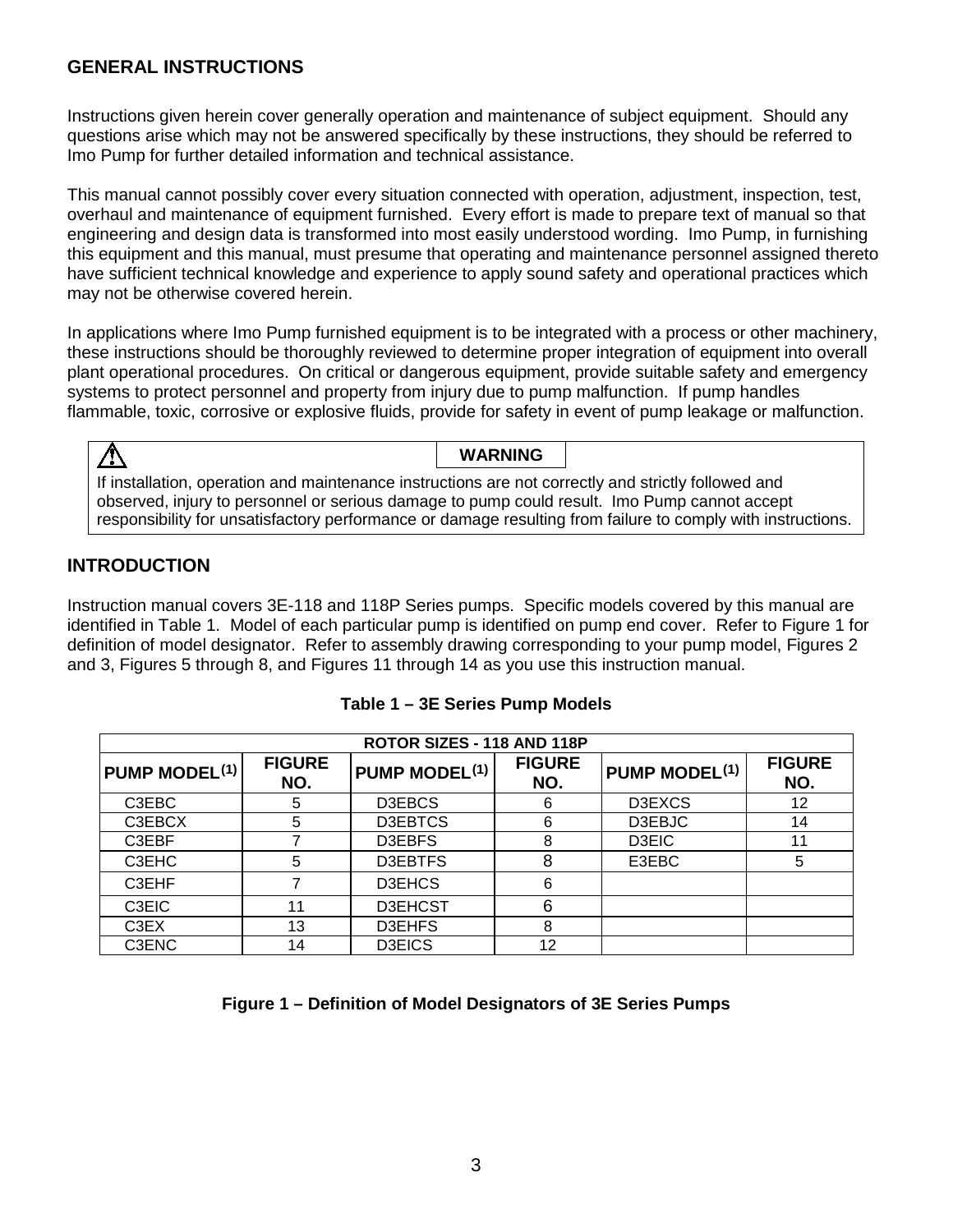

**Figure 1 – Definition of Model Designators of 3E Series Pumps**

### **OPERATING LIMITS**

|                                                                                                                                                                                                                                                                                                                                                                                                                       | <b>CAUTION</b> | <b>ATTENTION</b> |  |
|-----------------------------------------------------------------------------------------------------------------------------------------------------------------------------------------------------------------------------------------------------------------------------------------------------------------------------------------------------------------------------------------------------------------------|----------------|------------------|--|
| Operating conditions, such as speed, fluid viscosity, temperature inlet pressure, discharge<br>pressure, filtration, duty cycle, drive type, mounting, etc., are interrelated. Due to these<br>variable conditions, specific application limits may be different from operational limitations.<br>Equipment must not be operated without verifying system's operating requirements are within<br>pump's capabilities. |                |                  |  |

**Pump Weights:** C-Face and Integral Mount for both 118 and 118P sizes = 9 LBS [4 kg] Foot Mount =  $10.2$  LBS [5 kg]

#### **Pump Airborne Noise levels are expected to be less than 70 dBA.**

#### **Table 2 – Pump Operating and Structural Limits**

Maximum Speed .....................3600 RPM for Atex applications. Contact factory for higher speeds. For #6 fuel oil, crude oil and fluids known to contain fine abrasives, pump speed should not exceed 1800 RPM. Viscosity .................................................................................................2.0 cst (33 SSU) Minimum 648 Cst (3000 SSU) max for type B seal. 5400 Cst (25,000 SSU) max for type H seal. Temperature.................................Type B Mechanical Seal Pumps, 0° to 180°F [-17.8 C to 82.2 C] Type H, N, & J Mechanical Seals, Integral Mounted Pumps, 0° to 250°F [-17.8 to 121 C] Suction .............................................................................. 25 PSIG Maximum [1.72 bar Maximum] Drive...............................................................................................................................Direct Only Maximum Discharge Pressure..........................................................................150 PSIG [10.3 bar] Filtration .......................................................................................................Light Fluids – 60 mesh Heavy Fluids – 1/16 to 1/8 inch [1.58 mm to 3.17 mm]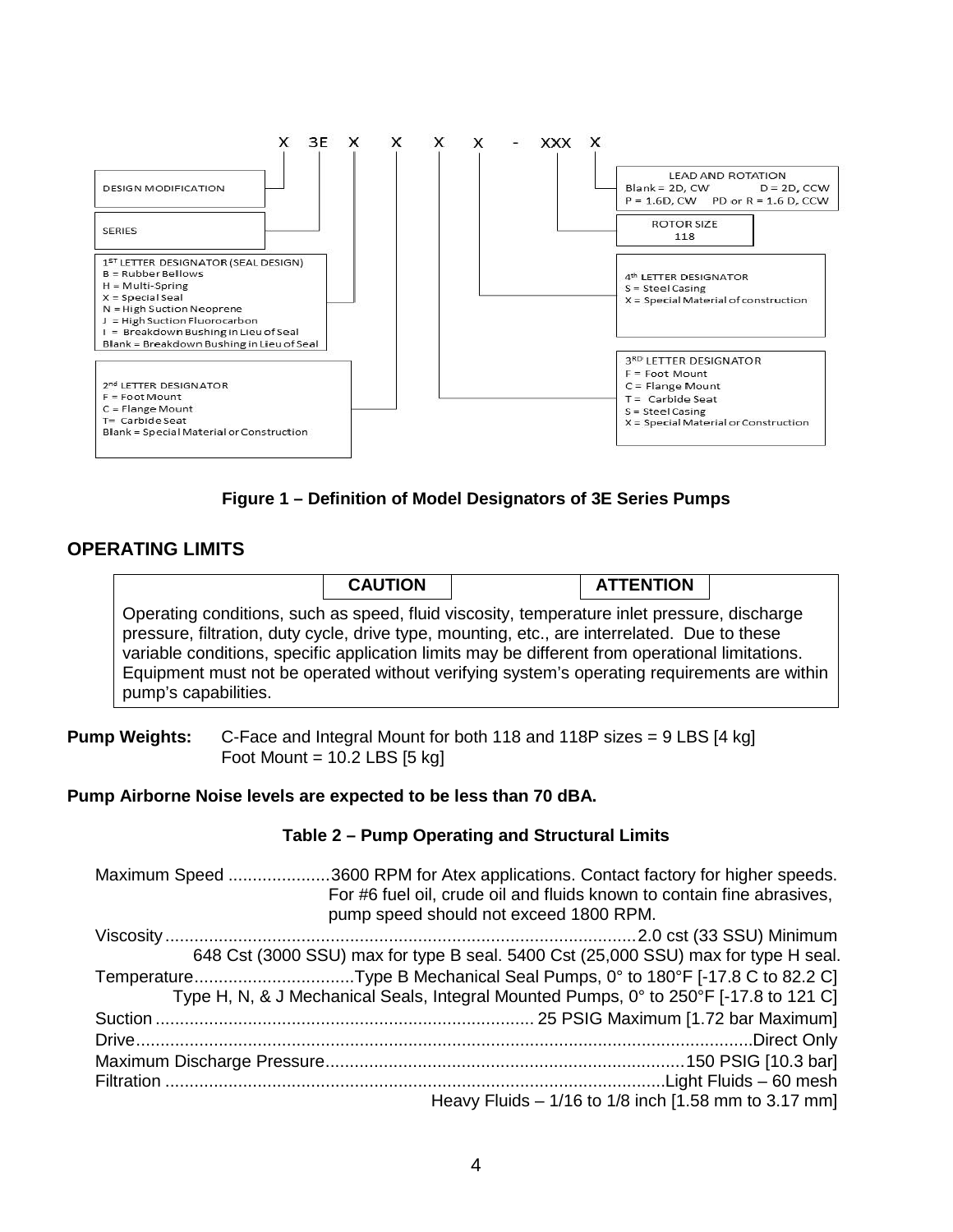

SINGLE SPRING, RUBBER BELLOWS MECHANICAL SEAL

**Figure 2 – Single-Spring Mechanical Seal**



**Figure 3 – Multi-Spring Mechanical Seal**

#### **MAINTENANCE**

#### **GENERAL**

To perform maintenance on Series 3E pumps, following conditions shall be completed prior to maintenance action: Close inlet and outlet valves and tab "Out of Service". De-energize pump drive motor controller and tag "Out of Service". Vent all pressure from pump housing. Remove pump from driver and remove coupling from pump. Remove coupling key (13).

**Figures 11 and 13 –** No repair kits are offered for these two pump models. The only replaceable part is an O-Ring (26). If O-ring (26) requires replacement please contact your local distributor or the factory for a replacement.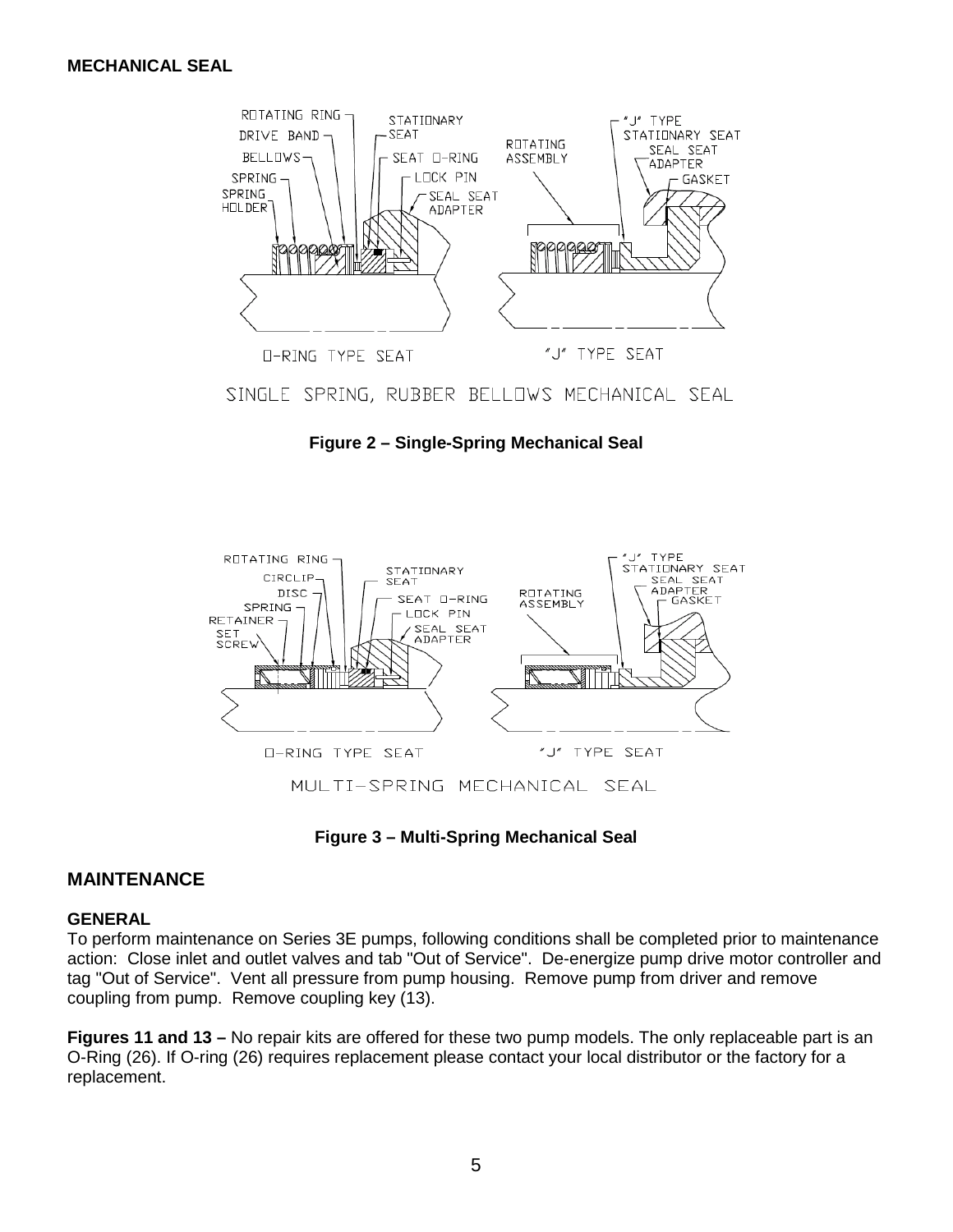#### **SERVICING SEAL AND BEARING (refer to Figures 2 and 3, Figures 5 through 8 and 14)**

#### **REMOVAL OF SEAL AND BEARING**

Complete GENERAL steps, then remove retainer bolts (6) and retainer (12). Grasp power rotor (7) and pull the assembled power rotor (7) from the pump. Remove O-ring (94) from the Sleeve (93). Disassemble sleeve and power rotor assemblies as follows:

- **NOTE: Figure 14** has inner and outer Tru-Arch rings (15) installed. When disassembling this model pump the inner True Arch rings (15) cannot be removed prior to pressing the power rotor (7) from the bearing (11). When pressing the bearing from the power rotor the mechanical seal may be damaged. This is of little concern as the mechanical seal must be replaced after the bearing (11) has been removed from the power rotor assembly (7).
- a. **Figures 5 through 8 -** Remove outer Tru -Arc ring (15) from the groove of power rotor. Support sleeve assembly (093) and press power rotor (7) down through ball bearing (11) and sleeve assembly (093). **Figure 14** remove inner True-Arch ring (15). Remove mechanical seal seat (Figures 2 and 3) with Oring (Figures 2 and 3) from sleeve subassembly (093) and remove O-ring from seal seat, if required.
- b. Remove rotating assembly (Figure 2 and 3) of mechanical seal (016) from power rotor (007) as outlined below.
	- (1) **Single Spring (Figure 2)** Slide rotating assembly from power rotor (007).
	- (2) **Multi-Spring (Figure 3.** Loosen setscrews and slide rotating assembly from power rotor (7).
	- **NOTE:** If installed idler stop and sleeve are factory assembled on power rotor (007) and should not be removed

#### **INSTALLATION OF SEAL AND BEARING**

Clean and inspect each part for burrs or nicks. Using a buffing wheel, remove all burrs. Particular attention must be given to keyway and Truarc ring groove of power rotor (007) to ensure all sharp edges are removed. Sharp edges on power rotor (007) keyway and truarc ring may cut or shave mechanical seal Oring when it is placed into installed position. Wipe all parts with lubricating oil (SAE-30) prior to installing.

- a. With power rotor (007) and mechanical seal rotating assembly (Figures 2 and 3) coated with lubricating oil, install the seal rotating assembly (Figure 2 and 3)
	- (1) **Single Spring (Figure 2).** Slide rotating assembly (on power rotor 7) until rotating assembly is positioned next to idler stop on power rotor 7.
	- (2) **Multi- Spring (Figure 3).** Slide rotating assembly (on power rotor 7) until rotating assembly is positioned next to idler stop on power rotor 7. Tighten set screws.
- b. Slide mechanical seal O-ring (Figures 2 and 3) in O-ring groove of mechanical seal seat (Figures 2 and 3). Align seat (Figure 2 and 3) slot with spring pin located in sleeve subassembly (093) and slide assembled seat in sleeve subassembly 093. Apply lubricating oil on running faces of mechanical seal seat (Figures 2 and 3). Install O-ring in groove of sleeve sub assembly (093). Install assembled sleeve subassembly on power rotor (007) with seal seat (Figures 2 and 3) contacting installed rotating assembly (Figures 2 and 3).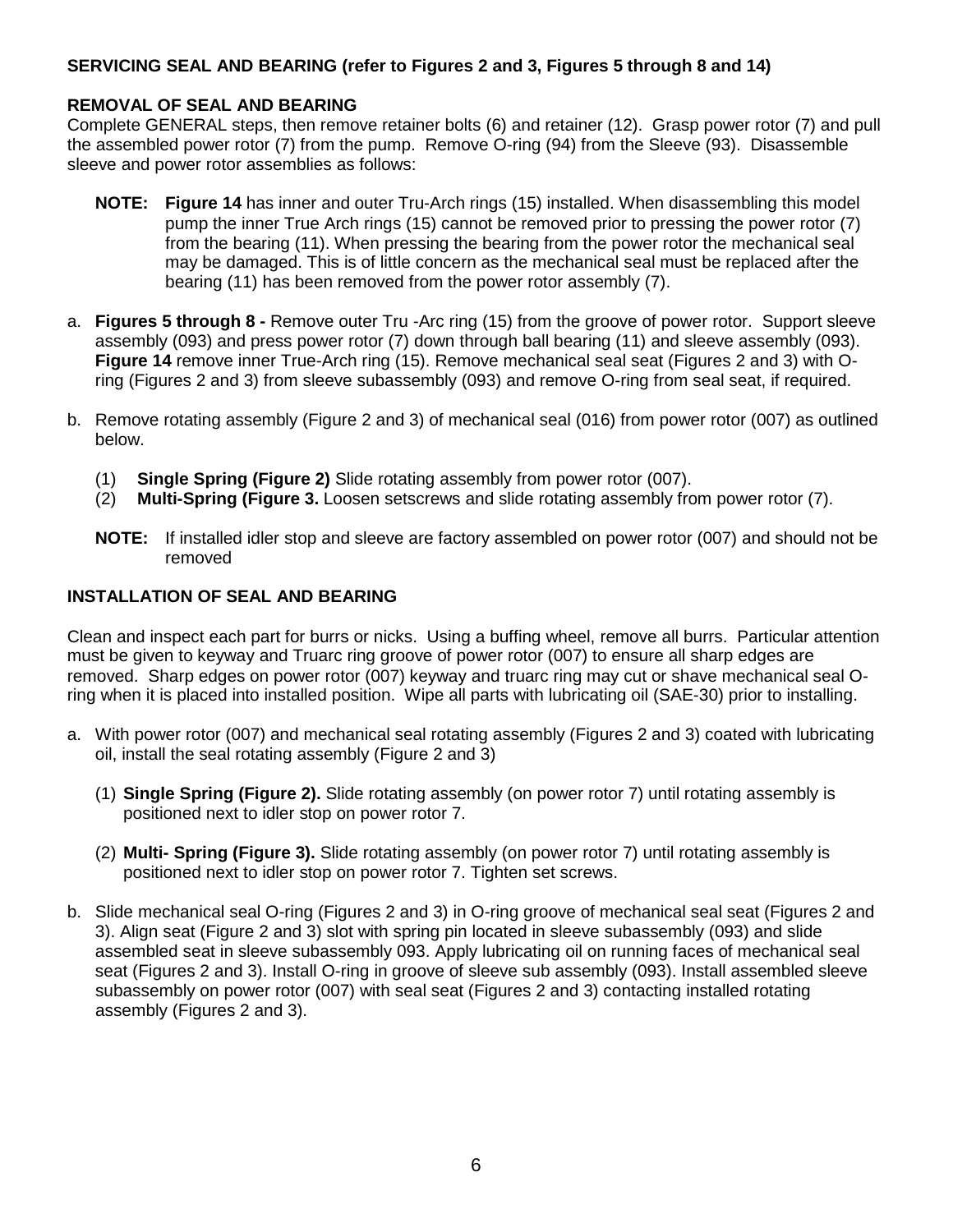- c. **Figure 14** Install inner True-Arch ring (15) in inner snap ring groove of power rotor (7). **Figures 5 through 8 and 14 -** Support power rotor (007) and press ball bearing (11) on power rotor (007), pressing only on bearing inner race until bearing just passes retaining ring groove in power rotor. Install True-Arch ring (015) in retaining ring groove ensuring that ball bearing (11) is bottomed out against the sleeve subassembly (093) or Figure 14 the inner race of bearing is just past the out True-Arch ring (15) groove.
- d. Install assembled power rotor, centering each part as it enters cover (004). NOTE: Sleeve subassembly (093) drain port is to be aligned with drain port in cover (004).
- e. Rotate power rotor to ensure freedom of rotation.
- f. Install retainer (012) on cover (004) using bolts (006) tighten to a torque value of 40 lbs. Inch (+ 5 lbs. inch) [4.5 newton-meters (+ 0.5 newton meters)]. **Figure 14** - Tighten hex head bolts (6) to a torque value of 75 lbs. Inch (+ 5 lbs. inch) [101 newton-meters (+ 0.5 newton meters)].
- g. Install key (013) and coupling hub on power rotor (007). Install pump on driver and check alignment as described in Manual Number SRM 00046 (General Installation, Operation, Maintenance, and Troubleshooting Manual). Prime pump to expel all air prior to starting.

#### **DISASSEMBLY AND ASSEMBLY PROCEDURES (Refer to Figures 2 and 3, Figures 5, 6, 7, 8, 12, and 14)**

**Figures 5, 6, 7, 8, and 14 -** Disassemble pump by first completing Removal of Seal and Bearing steps under Servicing Seal and Bearing. Continue to disassemble pump as follows:

- a. **(Figures 5, 6, 7, 8, 12, and 14)** Remove bolts (27) and cover (004) from case (001). Remove O-ring (026) from either case (001) or cover (004). **Figure 12** – Remove power rotor (7) ensuring idlers (8) do not fall from pump.
- b. **(Figures 5, 6, 7, 8 and 12)** Remove bolts (003) and cover (002) from case (001). Clean Loctite gasket eliminator from cover (002) and flange of case (001).
- c. **(Figures 14)** Remove bolts (003) and cover (002) from case (001). Remove O-ring 5 from cover (002) or case (001).
- d. **(Figures 5, 6, 7, 8, 12, and 14)** Remove idlers (008) from idler bores if not removed when front cover (4) was removed in step (a).

#### **NOTE**

**(Figures 5, 7, and 14)** Iron case pumps where repair kits are offered, do not contain a removable housing. Disassembly is complete for these model pump. Please proceed to step (b) of reassembly.

e. **Steel Case Pump Only (Figures 6, 8, and 12).** Remove plug (96) and dowel pin (97). Remove housing (032) with O-ring (033) from case (001). Remove O-ring (033) from groove of housing (032).

#### **NOTE**

Prior to assembly of pump, check each part and remove any burrs by buffing. Wipe all parts with lubricating oil prior to assembly. Rotate power rotor frequently during assembly to ensure freedom of rotation. Assemble pump as follows:

a. **Steel case pumps only (Figure 6, 8, and 12):** Install O-ring (033) in groove of housing (032) and install housing (032) in case (001), ensuring that anti-rotation groove in housing (032) is aligned with anti-rotation boss in case (001). Install dowel pin (97) and plug (96) in case.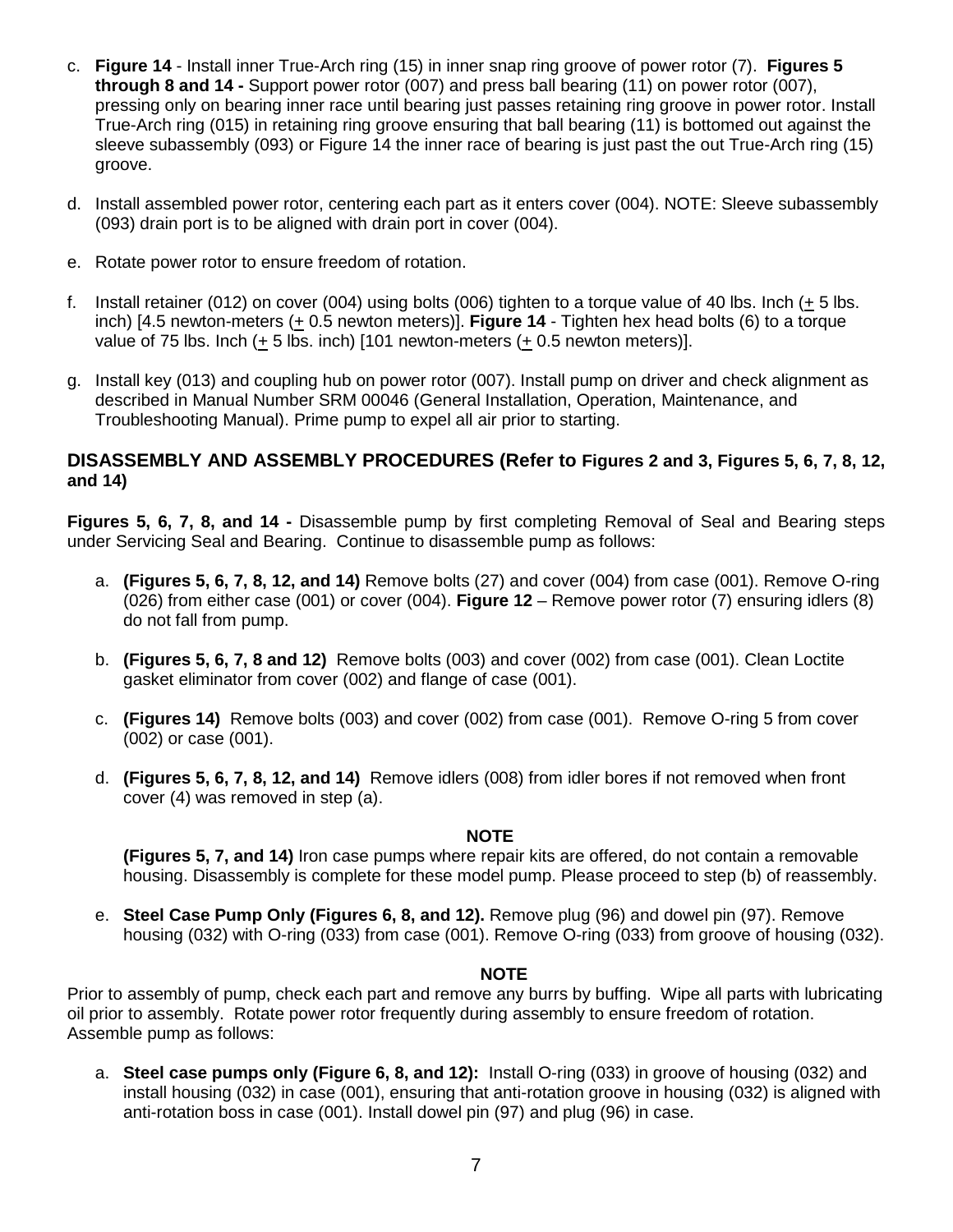- b. **(Figures 5, 6, 7, 8, 12, and 14)** Install idlers (008) in housing idler bores (See note on applicable drawing for proper installation of the idlers).
- c. **(Figures 5, 6, 7, 8, and 12)** Wipe all traces of oil from the mating flanges of cover (002) and flanges of case (001). Apply a thin coat of Locktite gasket eliminator No. 504 to cover (002) and flange of case (001). Install cover (002) to case (001) using bolts (003). Torque bolts (003) to a torque value of 170 lbs-inch  $(+ 5$  lbs-inch) [20 newton-meters  $(+ 0.5$  newton-meters)].
- d. **(Figure 14)** Wipe all traces of oil from the mating flanges of cover (002) and flanges of case (001). Install O-ring 5 in cover (002). Install cover (002) to case (001) using bolts (003).Torque bolts (003) to a torque value of 170 lbs-inch (+ 5 lbs-inch) [20 newton-meters (+ 0.5 newton-meters)].
- e. **(Figures 5, 6, 7, 8, and 14)** Install O-ring (026) over cover (004) flange. Install cover (004) with drain port in case (001) placed in the downward direction using bolts (027). Torque to a value of 170 lbs. inch  $(+ 5$  lbs-inch) [20 newton-meters  $(+ 0.5$  newton-meters)].
- f. **(Figures 5, 6, 7, 8, and 14)** Complete assembly of pump by following steps outlined in Installation of Seal and Bearing.
- g. **(Figure 12**) Install power rotor (7). Install O-ring (026) over cover (004) flange. Install cover (004) using bolts (027). Torque to a value 170 lbs-inch (+ 5 lbs-inch) [20 newton-meters (+ 0.5 newtonmeters)].

#### **NOTE**

For pumps equipped with mechanical seals align drain hole in cover (004) with drain in sleeve subassembly (093). The assemblies are equipped with drain ports to prevents fluid being pumped from contaminating ball bearing (011) if mechanical seal failure occurs. Install cover (004) on pump so that drain opening will be the downward direction when pump is installed.

| Item                                                                                | Note*    | <b>Part Description</b>                                                                              | <b>Item</b> | Note* | <b>Part Description</b> |
|-------------------------------------------------------------------------------------|----------|------------------------------------------------------------------------------------------------------|-------------|-------|-------------------------|
|                                                                                     |          | Case                                                                                                 | 19          |       | Name Plate              |
| $\overline{2}$                                                                      | XX.      | Cover                                                                                                | 20          |       | Name Plate              |
| 3                                                                                   |          | Bolt (4)                                                                                             | 21          |       | <b>Drive Screw</b>      |
| 4                                                                                   | XX.      | Cover                                                                                                | 26          | X     | $O$ -ring               |
| 5                                                                                   |          | $O$ -ring                                                                                            | 27          |       | Bolt $(4)$              |
| 6                                                                                   |          | Bolt $(4)$                                                                                           | 27          |       | Cap Screw               |
| 7                                                                                   | XX       | Power rotor Assembly                                                                                 | 28          |       | Adapter                 |
| 8                                                                                   | XX       | Idler $(2)$                                                                                          | 32          | ХX    | Housing                 |
| 11                                                                                  | X        | <b>Ball Bearing</b>                                                                                  | 33          | X     | $O$ -ring               |
| 12                                                                                  |          | Retainer                                                                                             | 93          |       | O-Ring                  |
| 13                                                                                  |          | Key                                                                                                  | 94          | X.    | $O$ -ring               |
| 15                                                                                  | X        | Retaining ring                                                                                       |             |       |                         |
| 16                                                                                  | X        | <b>Mechanical Seal</b>                                                                               |             |       |                         |
| 18                                                                                  |          | Gasket                                                                                               |             |       |                         |
|                                                                                     |          |                                                                                                      |             |       |                         |
| Note:                                                                               | $\times$ | Minor Repair Kit Items (iron and steel case pumps).                                                  |             |       |                         |
|                                                                                     | XX       | Major Repair Kit Items (steel case pumps only).<br>Items marked X also included in Major Repair Kit. |             |       |                         |
| ALL QUANTITIES ARE ONE (1) EXCEPT WHEN NOTED IN PARENTHESES AFTER PART DESCRIPTION. |          |                                                                                                      |             |       |                         |

### **Table 2 – List of Material for Figures 5 Through 8 and 11 Through 14**

### **REPAIR KITS**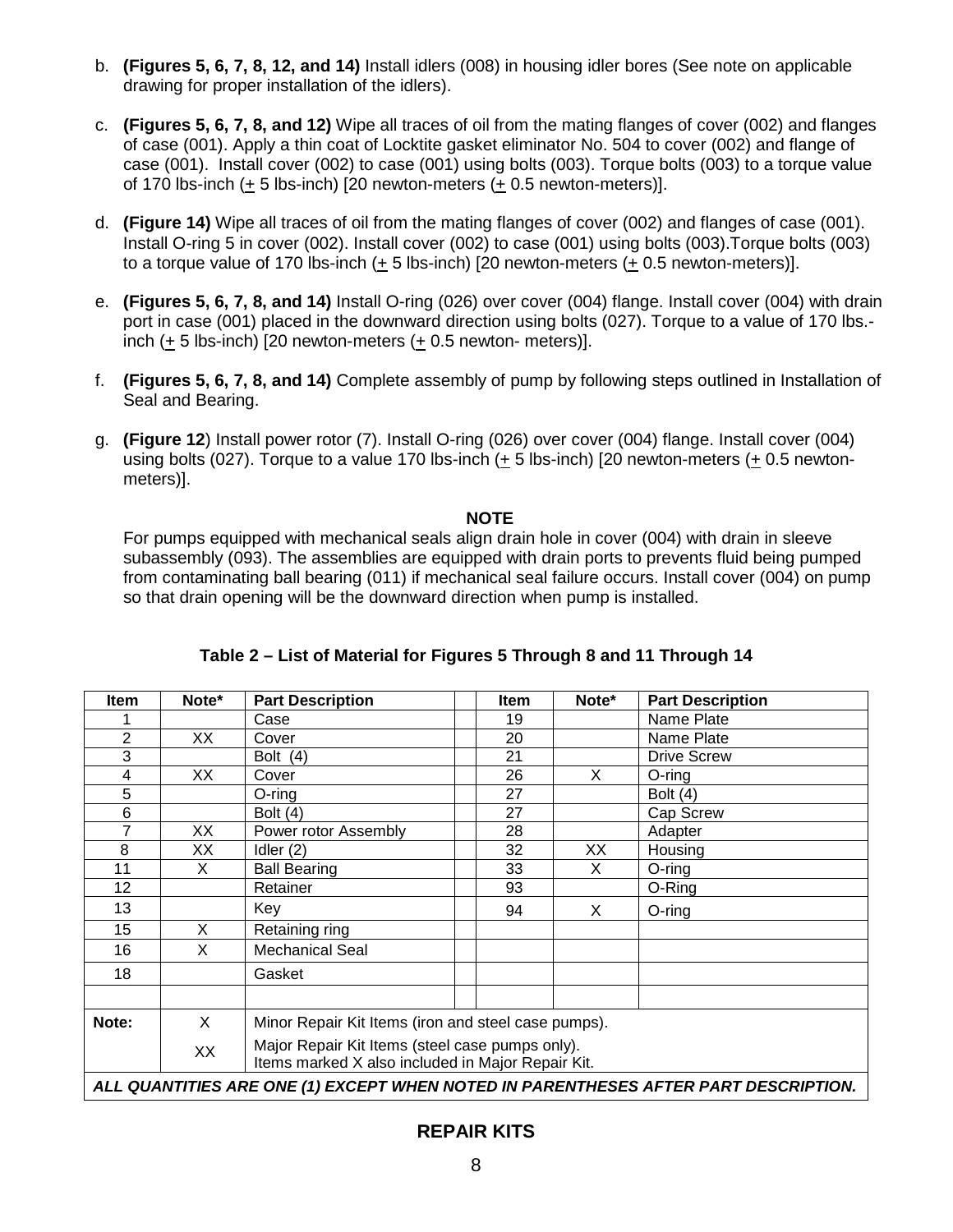Minor Repair Kits are available for pumps equipped with mechanical seal and ball bearing. Major Repair Kits are available for all steel case pumps. Major Repair Kits are not available for iron case pumps because major repairs are not considered economical. If extensive repair is required to an iron case pump, the pump should be discarded and a new pump purchased. Repair parts are available only in kit form.

### **ORDERING INSTRUCTIONS**

All correspondence pertaining to renewal parts for the equipment must refer to the instruction manual number and should be addressed to the nearest Imo representative. The handling of renewal orders will be greatly facilitated if the following directions are carefully observed:

- 1. Give the number of the instruction manual with revision level and date.
- 2. Give the serial number of the pump for which the part is desired. This number appears on the nameplate.
- 3. Identify the kit (Minor or Major) required.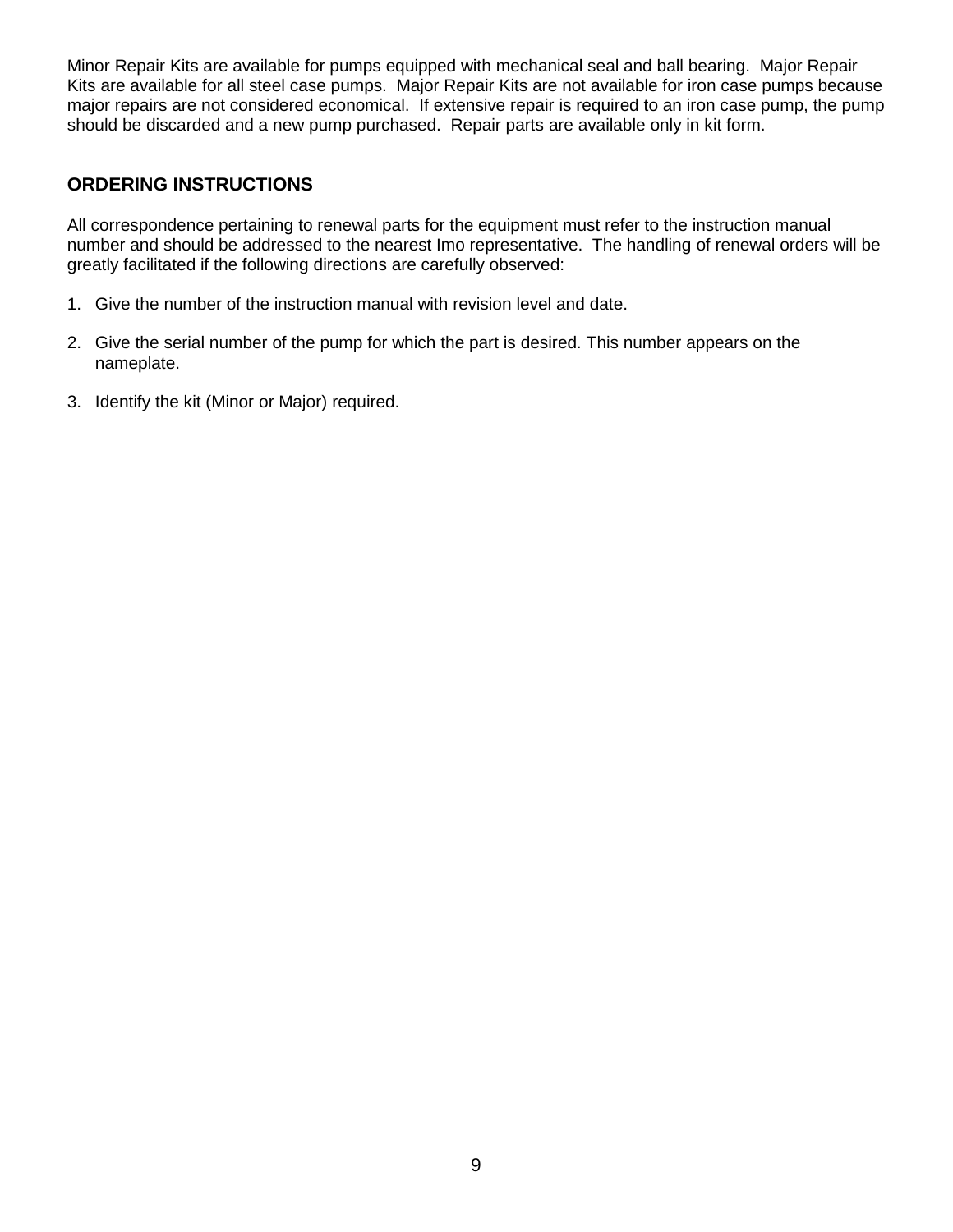

# FIGURE 5 IRON CASE C-FACE MOUNT ASSEMBLY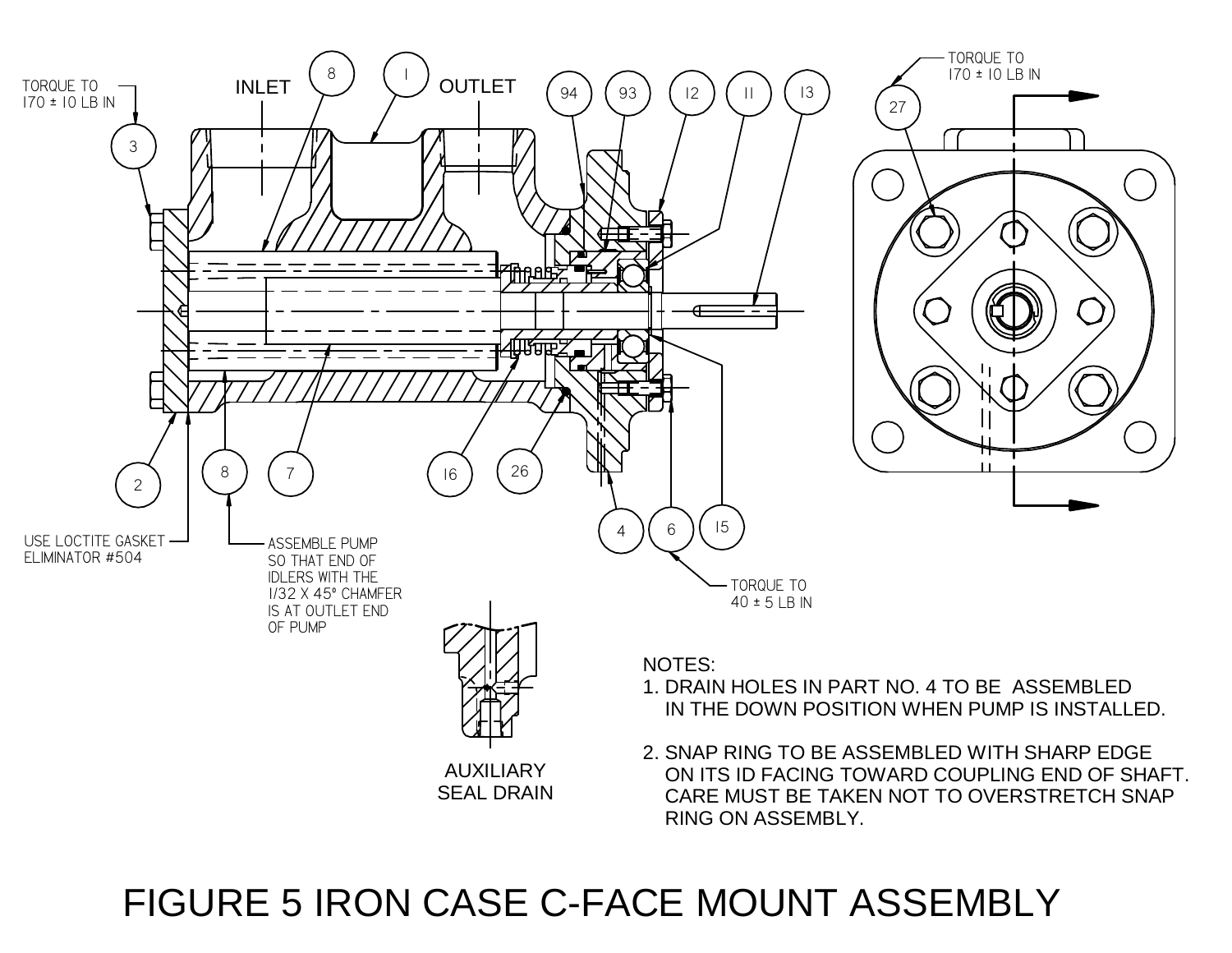

FIGURE 6 STEEL CASE C-FACE MOUNT ASSEMBLY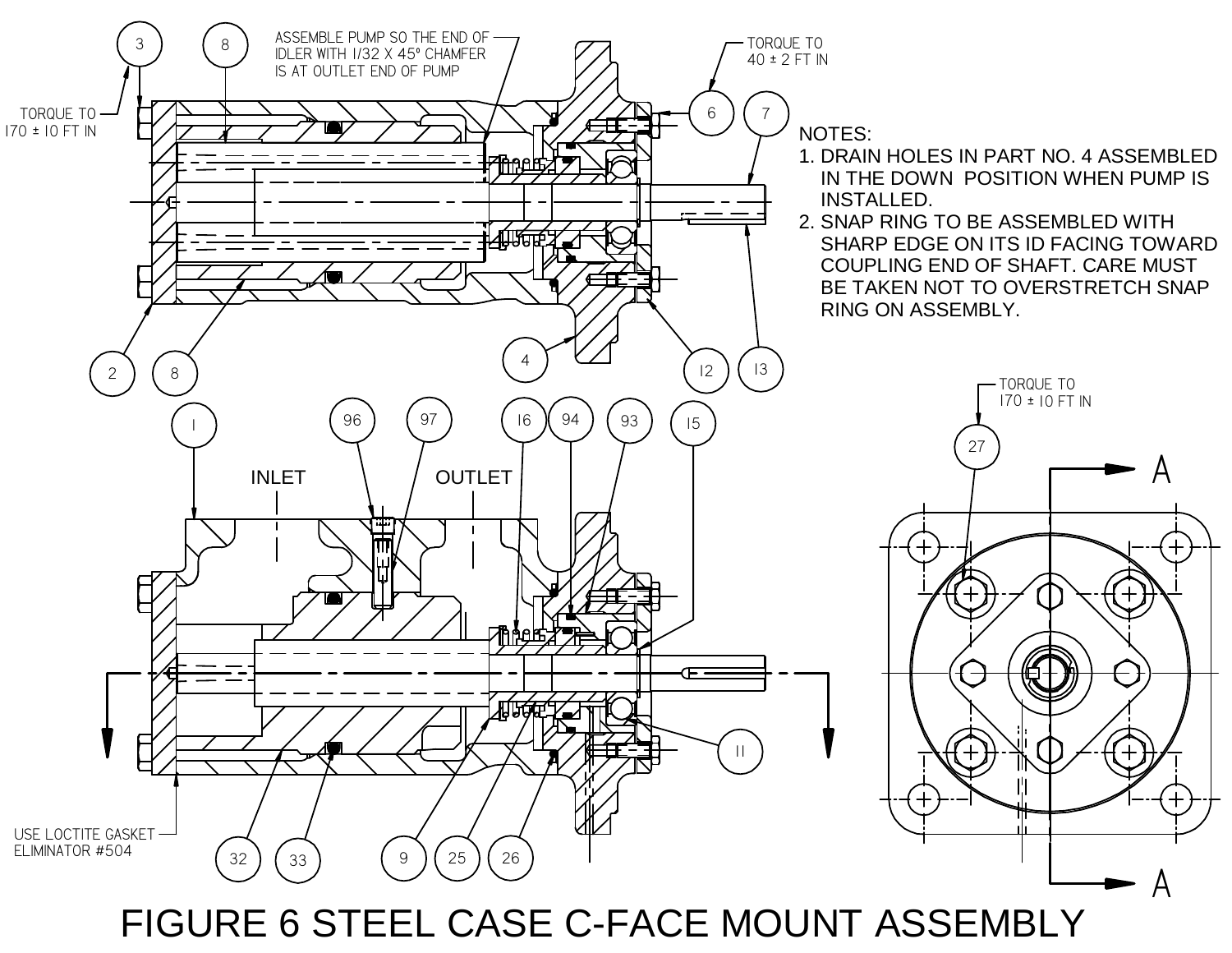

# FIGURE 7 IRON CASE FOOT MOUNT ASSEMBLY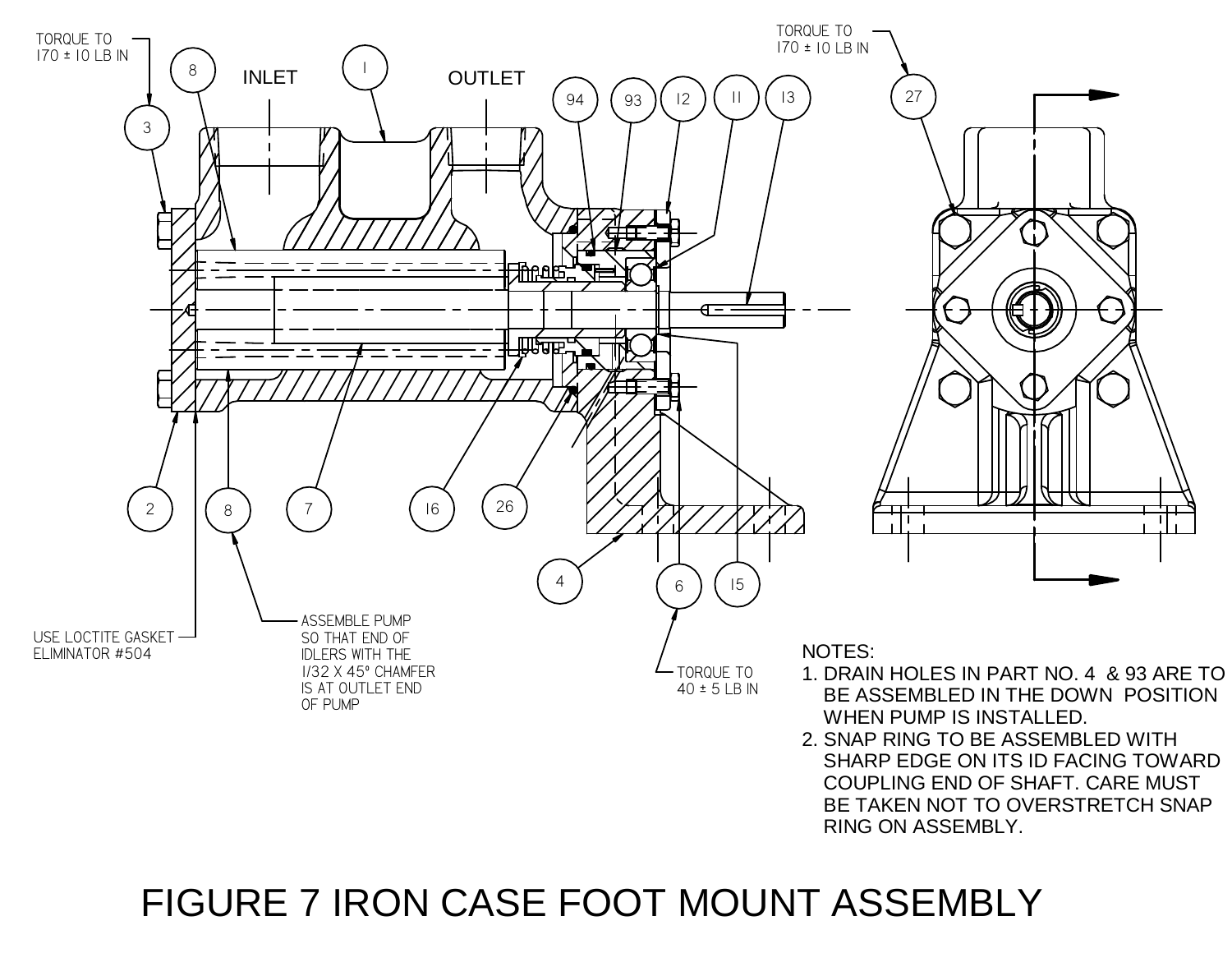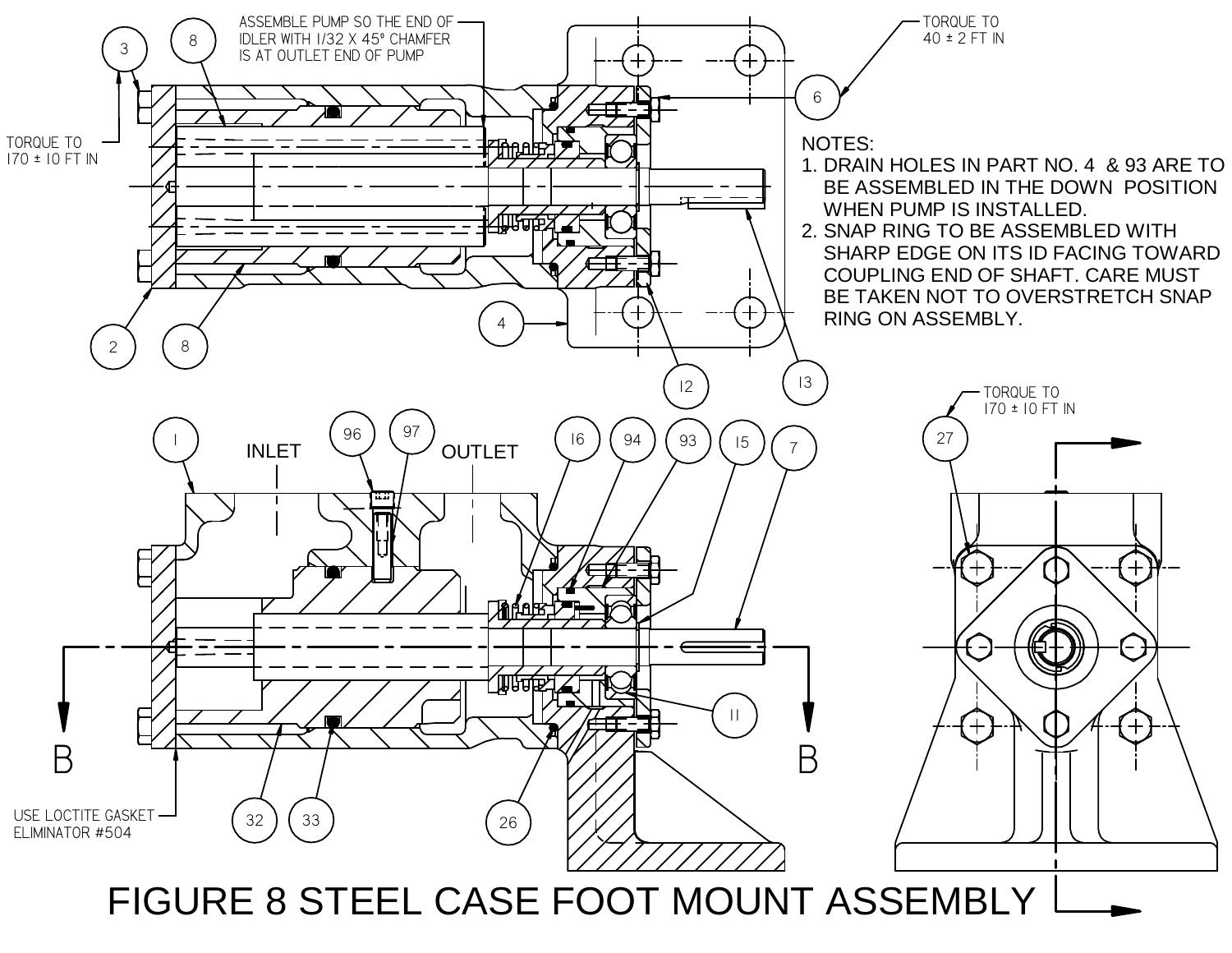# TORQUE TOAPPLY LOCTITE 510 GASKET  $170 \pm 10$  LB IN ELIMINATOR UNDER HEAD OF BOLT27 TORQUE TO<br>170 ± 10 LB IN  $\begin{pmatrix} 1 & 1 \end{pmatrix}$  and  $\begin{pmatrix} 1 & 1 \end{pmatrix}$ 138INLET**OUTLET** 3 $\bigcirc$  $\bigcap$ 10 $\bigcirc$  $\bigodot$ 7) (26 22 } | { 8 } | { 7 0) (4 USE LOCTITE GASKET ELIMINATOR #504ASSEMBLE PUMP SO THAT END OF IDLERS WITH THE1/32 X 45º CHAMFERNOTES:IS AT OUTLET END1.THE "X" TYPE PUMP HAS A NPT PLUG (IDP 10) OF PUMPIN OUTBOARD COVER (IDP 2)

# FIGURE 11 IRON CASE C-FACE MOUNT EIC ASSEMBLY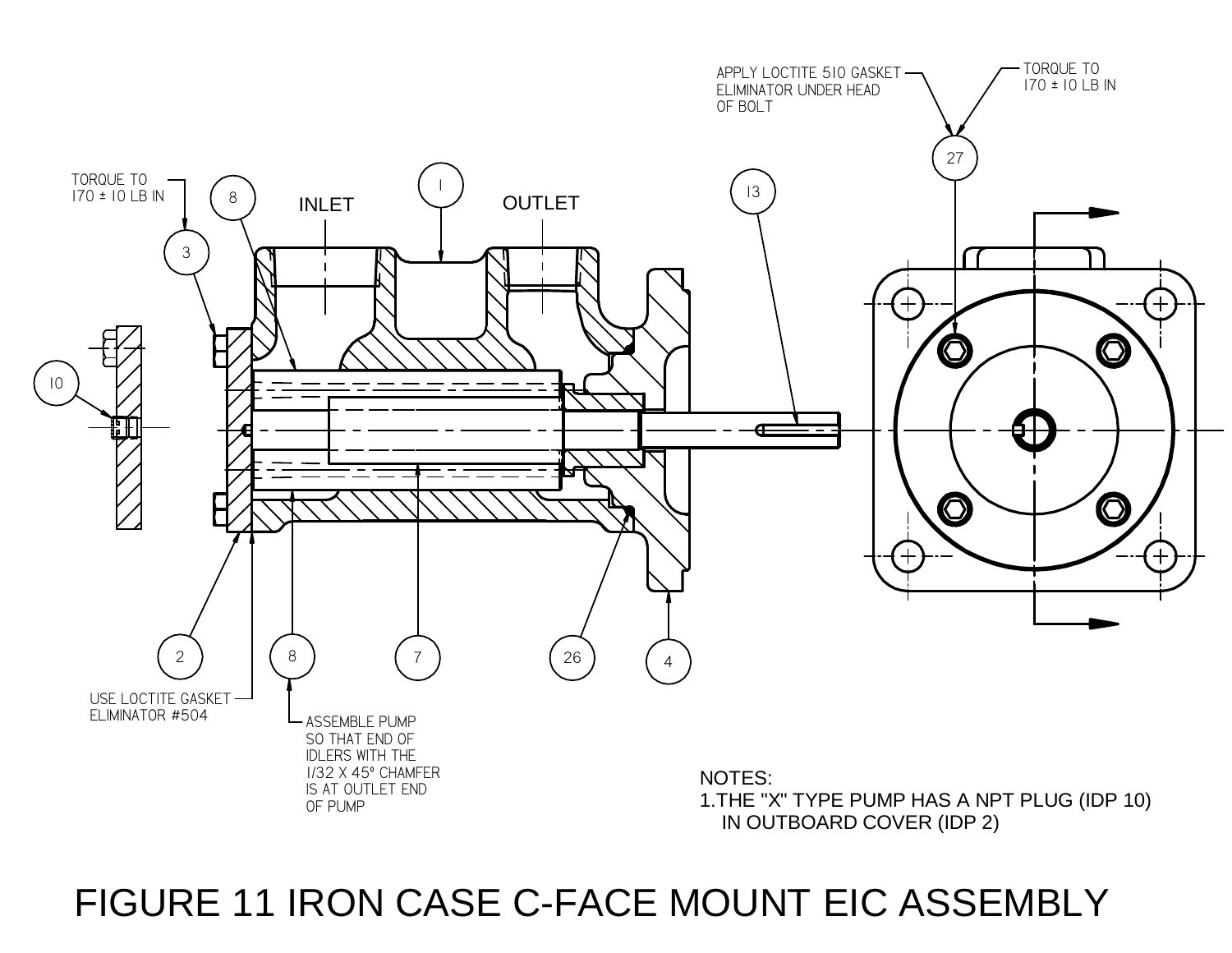

27 SEE NOTE 2  $\bigcirc$  $\bigcirc \!\!\!\! \bigcirc$ ₹∕  $\bigcircledR$  $\circledR$ 

# FIGURE 12 STEEL CASE C-FACE MOUNT EIC ASSEMBLY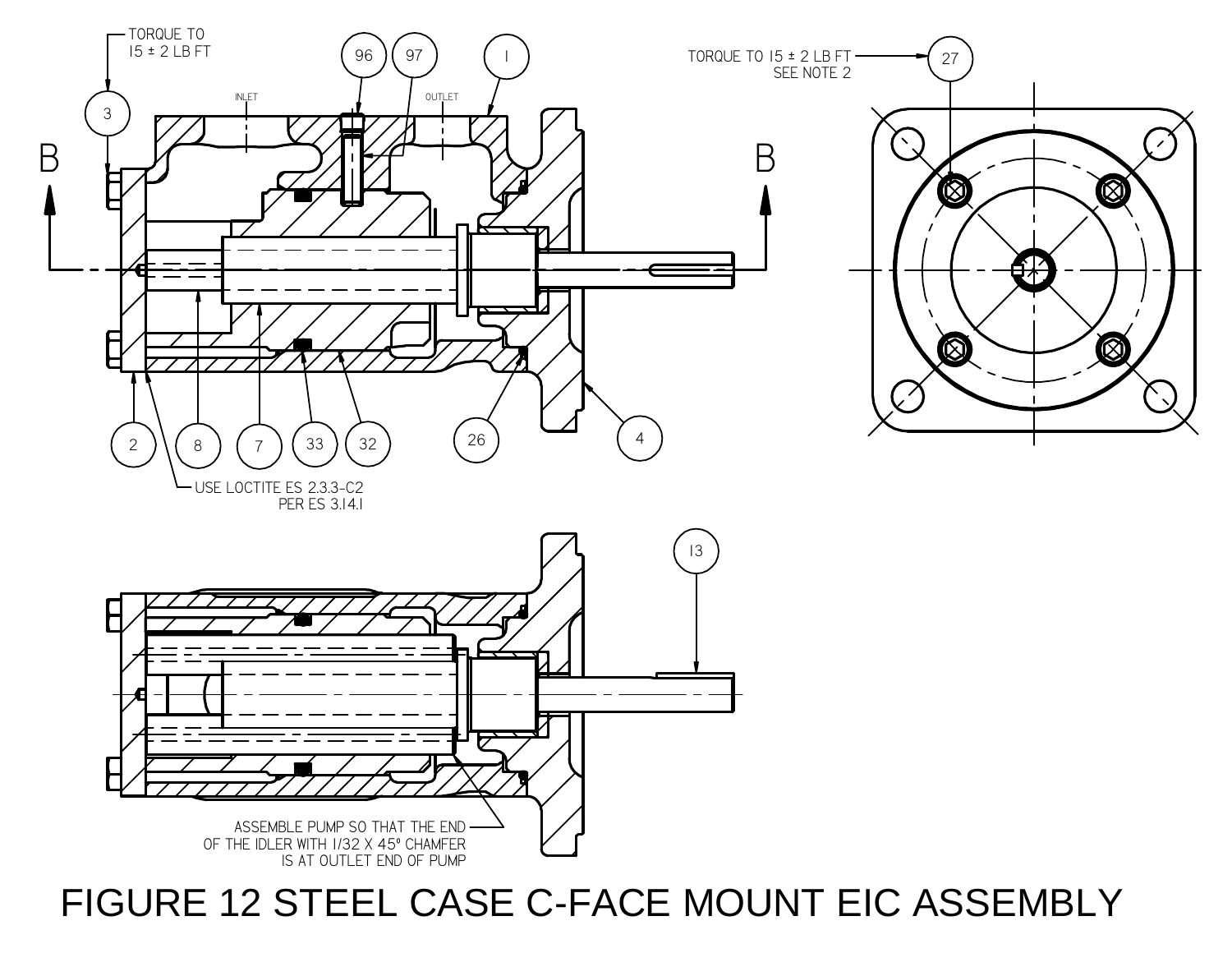

FIGURE 13 IRON CASE C-FACE MOUNT with BRACKET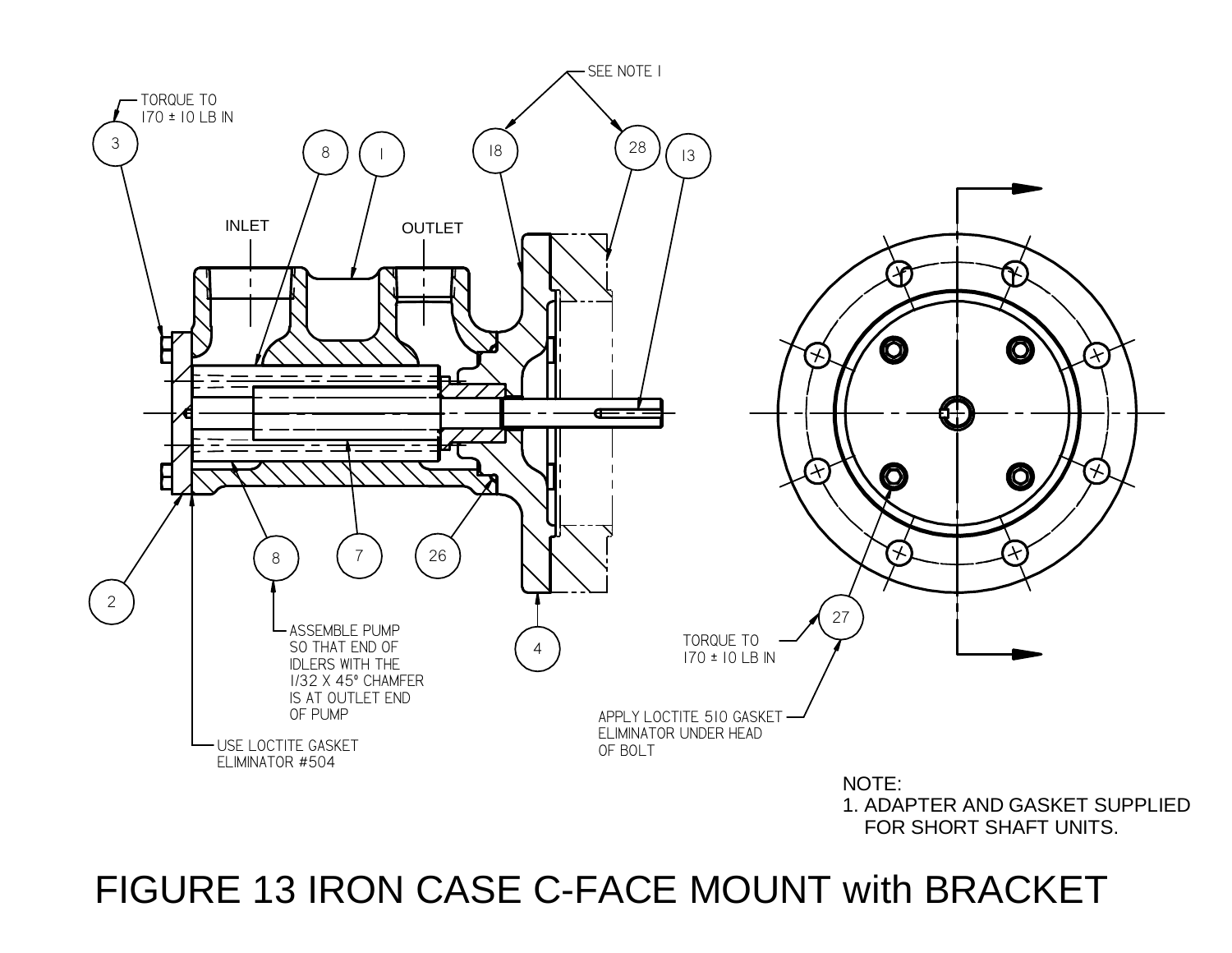

# FIGURE 14 IRON CASE C-FACE MOUNT ASSEMBLY